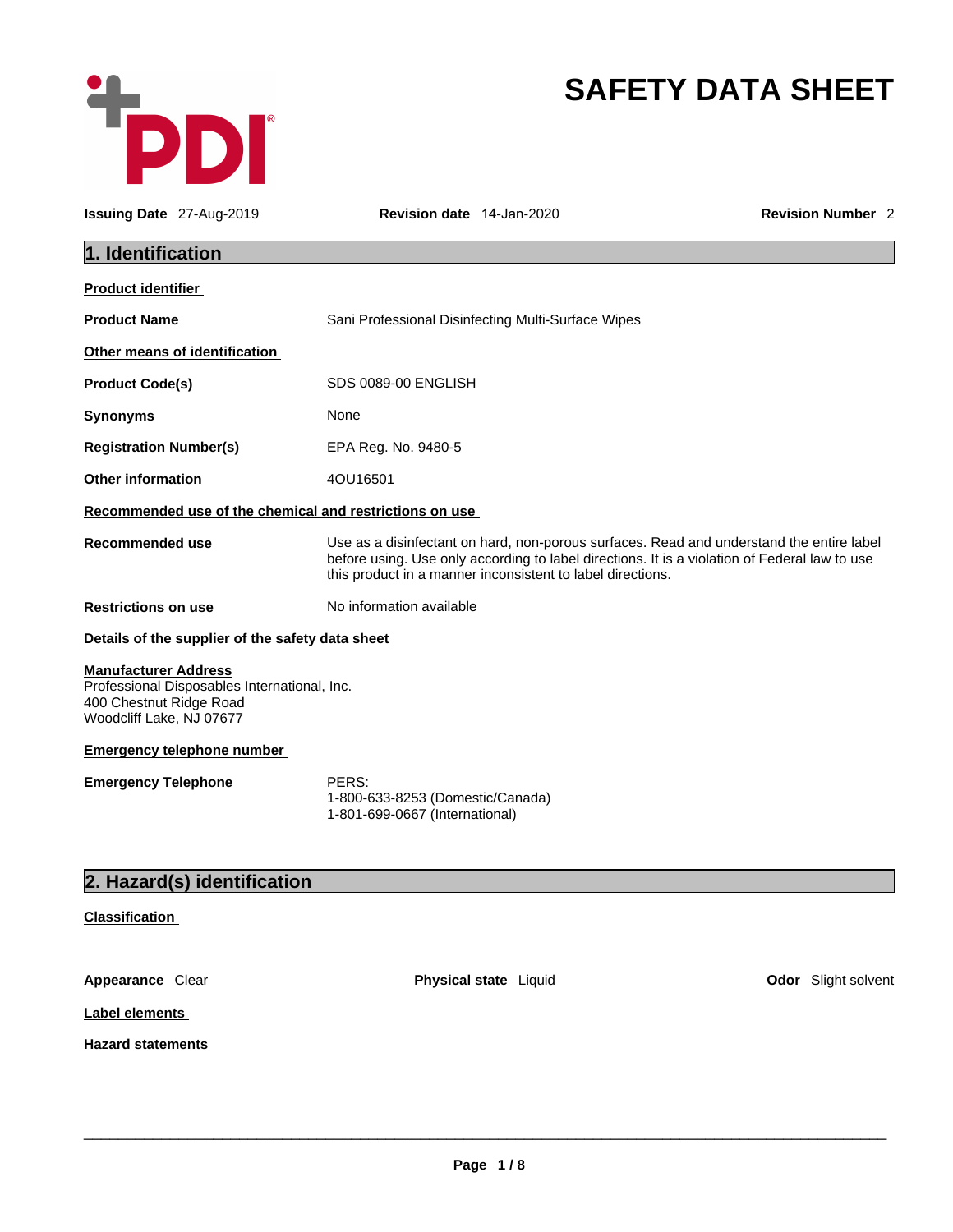**Other information** 

# **Substance**

# **Mixture**

| Not applicable.                                                                                                  |            |          |                                                                        |                                                                                         |
|------------------------------------------------------------------------------------------------------------------|------------|----------|------------------------------------------------------------------------|-----------------------------------------------------------------------------------------|
| <b>Mixture</b>                                                                                                   |            |          |                                                                        |                                                                                         |
| The product contains no substances which at their given concentration, are considered to be hazardous to health. |            |          |                                                                        |                                                                                         |
| Chemical name                                                                                                    | CAS No.    | Weight-% | <b>Information Review</b><br>Act registry number<br>(HMIRA registry #) | Hazardous Material Date HMIRA filed and<br>date exemption<br>granted (if<br>applicable) |
| Quaternary ammonium compounds, C12-18-alkyl<br>[(ethylphenyl) methyl] dimethyl, chlorides                        | 68956-79-6 | 0.14     |                                                                        |                                                                                         |
| n-Alkyl Dimethyl Benzyl Ammonium Chloride                                                                        | 68391-01-5 | 0.14     |                                                                        |                                                                                         |
|                                                                                                                  |            |          |                                                                        |                                                                                         |
|                                                                                                                  |            |          |                                                                        |                                                                                         |
|                                                                                                                  |            |          |                                                                        |                                                                                         |
| 4. First-aid measures<br>Description of first aid measures                                                       |            |          |                                                                        |                                                                                         |

# **Description of first aid measures**

| <b>Inhalation</b>                                           | Remove to fresh air.                                                                                                                                                                                                                                                    |  |  |
|-------------------------------------------------------------|-------------------------------------------------------------------------------------------------------------------------------------------------------------------------------------------------------------------------------------------------------------------------|--|--|
| Eye contact                                                 | Rinse thoroughly with plenty of water for at least 15 minutes, lifting lower and upper eyelids.<br>Consult a physician.                                                                                                                                                 |  |  |
| <b>Skin contact</b>                                         | If skin irritation or rash occurs: Get medical advice/attention.                                                                                                                                                                                                        |  |  |
| Ingestion                                                   | Clean mouth with water and drink plenty of water afterwards.                                                                                                                                                                                                            |  |  |
| Most important symptoms and effects, both acute and delayed |                                                                                                                                                                                                                                                                         |  |  |
| <b>Symptoms</b>                                             | Symptoms may include redness, drying, defatting and cracking of the skin. Symptoms of<br>allergic reaction may include rash, itching, swelling, trouble breathing, tingling of the hands<br>and feet, dizziness, lightheadedness, chest pain, muscle pain, or flushing. |  |  |
|                                                             | Indication of any immediate medical attention and special treatment needed                                                                                                                                                                                              |  |  |
| Note to physicians                                          | Treat symptomatically.                                                                                                                                                                                                                                                  |  |  |
| 5. Fire-fighting measures                                   |                                                                                                                                                                                                                                                                         |  |  |
| <b>Suitable Extinguishing Media</b>                         | Use extinguishing measures that are appropriate to local circumstances and the<br>surrounding environment.                                                                                                                                                              |  |  |

# **Suitable Extinguishing Media** Use extinguishing measures that are appropriate to local circumstances and the surrounding environment. **Unsuitable extinguishing media** CAUTION: Use of water spray when fighting fire may be inefficient. **Specific hazards arising from the chemical**  No information available.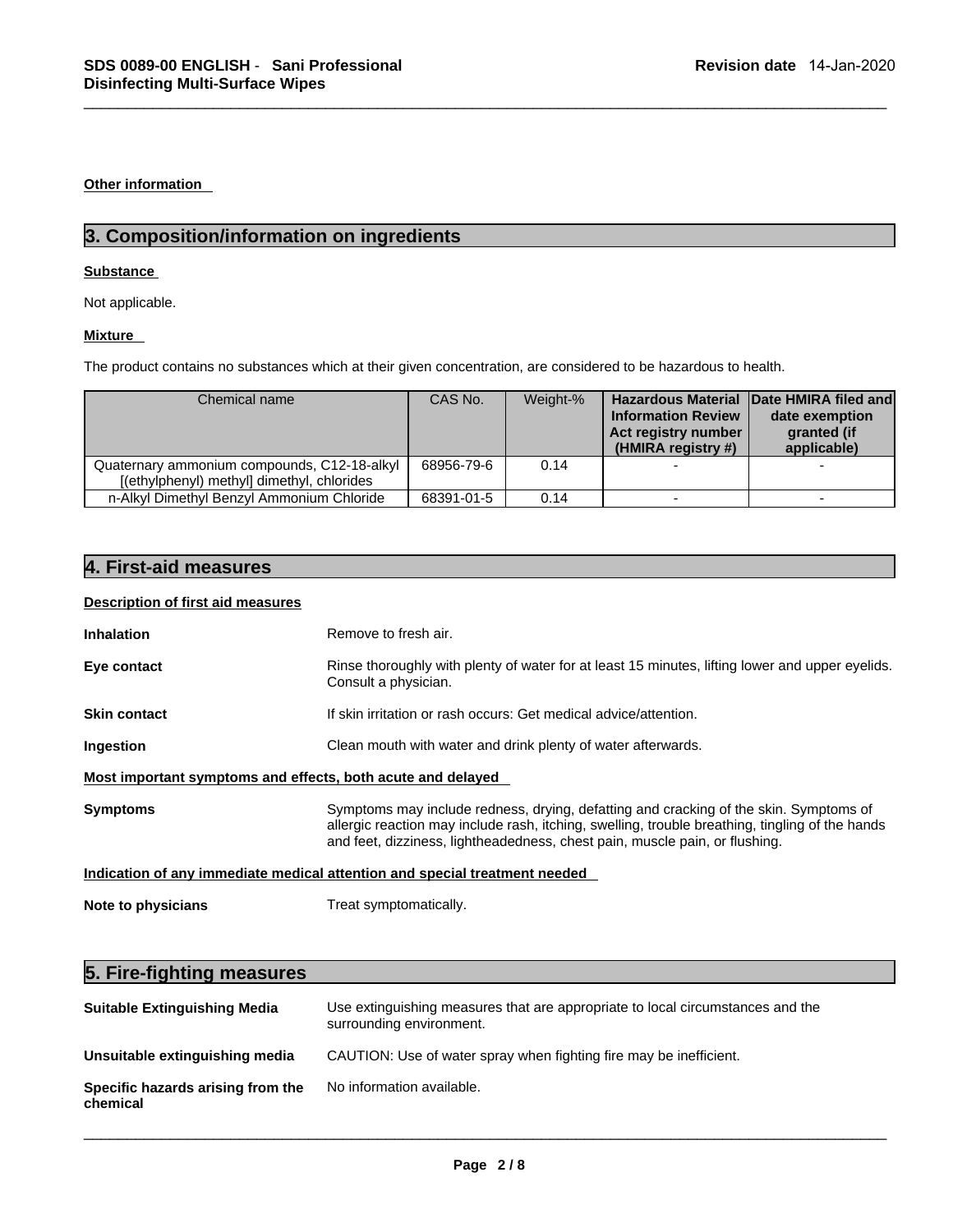| SDS 0089-00 ENGLISH - Sani Professional<br>Revision date 14-Jan-2020<br><b>Disinfecting Multi-Surface Wipes</b> |                                                                                                                                                                                     |  |  |  |  |
|-----------------------------------------------------------------------------------------------------------------|-------------------------------------------------------------------------------------------------------------------------------------------------------------------------------------|--|--|--|--|
| <b>Explosion data</b><br>Sensitivity to mechanical impact None.                                                 |                                                                                                                                                                                     |  |  |  |  |
| Sensitivity to static discharge                                                                                 | None.                                                                                                                                                                               |  |  |  |  |
| Special protective equipment for<br>fire-fighters                                                               | Firefighters should wear self-contained breathing apparatus and full protective clothing for<br>fires involving chemicals or in confined spaces. Use personal protection equipment. |  |  |  |  |
| 6. Accidental release measures                                                                                  |                                                                                                                                                                                     |  |  |  |  |
|                                                                                                                 | Personal precautions, protective equipment and emergency procedures                                                                                                                 |  |  |  |  |
| <b>Personal precautions</b>                                                                                     | Ensure adequate ventilation.                                                                                                                                                        |  |  |  |  |
| Methods and material for containment and cleaning up                                                            |                                                                                                                                                                                     |  |  |  |  |
| <b>Methods for containment</b>                                                                                  | Prevent further leakage or spillage if safe to do so.                                                                                                                               |  |  |  |  |
| Methods for cleaning up                                                                                         | Pick up and transfer to properly labeled containers.                                                                                                                                |  |  |  |  |
| 7. Handling and storage                                                                                         |                                                                                                                                                                                     |  |  |  |  |
| <b>Precautions for safe handling</b>                                                                            |                                                                                                                                                                                     |  |  |  |  |
| Advice on safe handling                                                                                         | Handle in accordance with good industrial hygiene and safety practice.                                                                                                              |  |  |  |  |

| <b>Methods for containment</b> | Prevent further leakage or spillage if safe to do so. |
|--------------------------------|-------------------------------------------------------|
| Methods for cleaning up        | Pick up and transfer to properly labeled containers.  |

| <b>Precautions for safe handling</b> |  |
|--------------------------------------|--|
|                                      |  |

# **Conditions for safe storage, including any incompatibilities**

**Storage Conditions** Store in a cool, dry location away from incompatible materials. Do not store near heat or open flame. Do not freeze or expose to extreme cold for a long period. Do not contaminate water, food or feed by storage or disposal. For containers: Protect container from physical damage. When not in use keep center cap of lid closed to prevent moisture loss. **8. Exposure controls/personal protection**<br> **Exposure control personal protections**<br> **Exposure controls/personal protection**<br> **Exposure controls/personal protection**<br> **Exposure controls/personal protection**<br> **Exposure cont** 

| <b>Control parameters</b>                                             |                                                                                                                                                                |  |  |
|-----------------------------------------------------------------------|----------------------------------------------------------------------------------------------------------------------------------------------------------------|--|--|
| <b>Exposure Limits</b>                                                | This product, as supplied, does not contain any hazardous materials with occupational<br>exposure limits established by the region specific regulatory bodies. |  |  |
| Appropriate engineering controls                                      |                                                                                                                                                                |  |  |
| <b>Engineering controls</b>                                           | Showers<br>Eyewash stations<br>Ventilation systems.                                                                                                            |  |  |
| Individual protection measures, such as personal protective equipment |                                                                                                                                                                |  |  |
| Eye/face protection                                                   | No special protective equipment required under normal use conditions. If needed, wear eye<br>protection per facility protocol to avoid eye contact.            |  |  |
| Skin and body protection                                              | No special protective equipment required under normal use conditions. If needed, wear<br>protective gloves per facility protocol to avoid skin contact.        |  |  |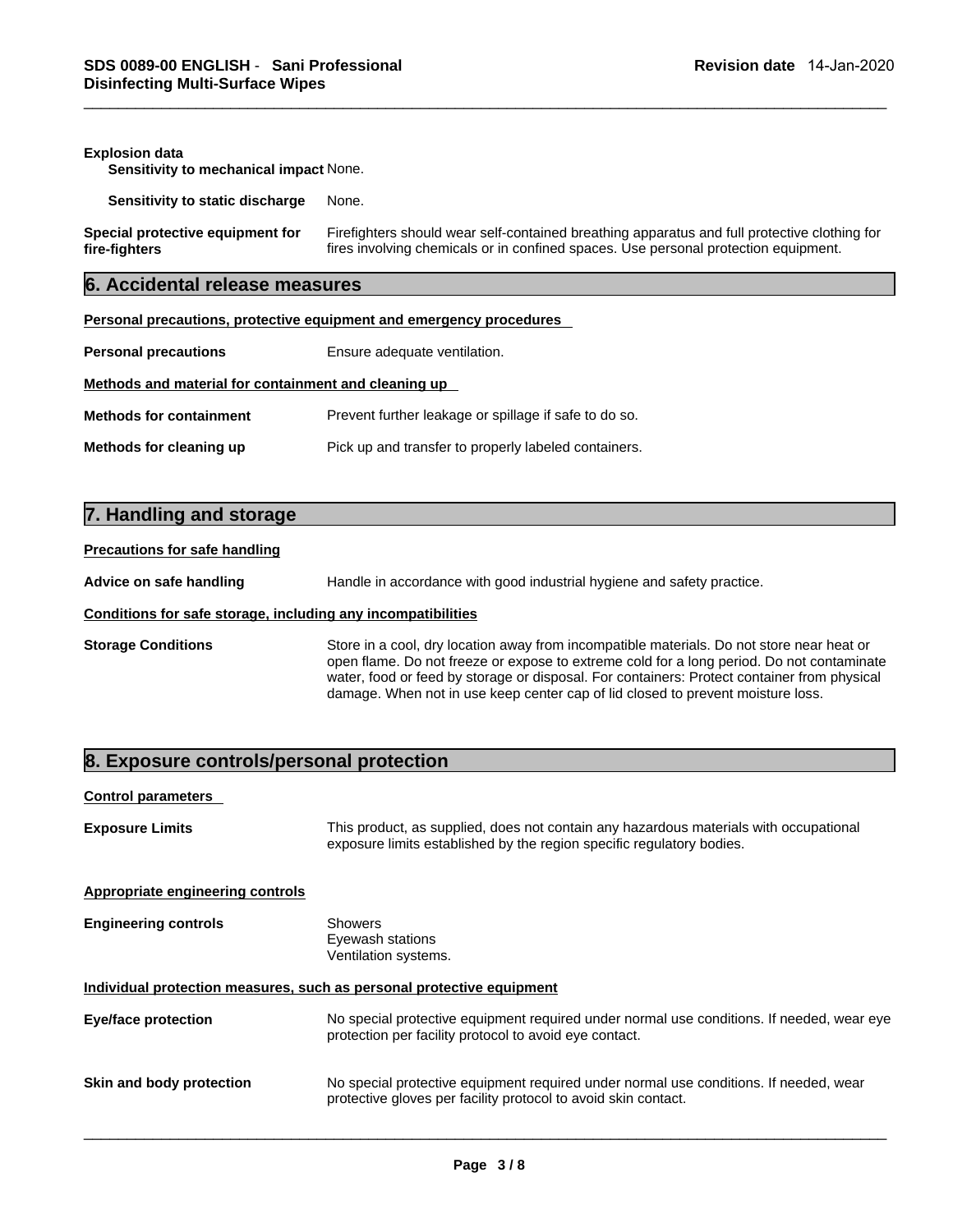| SDS 0089-00 ENGLISH - Sani Professional<br><b>Disinfecting Multi-Surface Wipes</b> |                                                                                                                                                                             | Revision date 14-Jan-2020 |  |  |
|------------------------------------------------------------------------------------|-----------------------------------------------------------------------------------------------------------------------------------------------------------------------------|---------------------------|--|--|
|                                                                                    |                                                                                                                                                                             |                           |  |  |
| <b>Respiratory protection</b>                                                      | No protective equipment is needed under normal use conditions. If exposure limits are<br>exceeded or irritation is experienced, ventilation and evacuation may be required. |                           |  |  |
| General hygiene considerations                                                     | Handle in accordance with good industrial hygiene and safety practice.                                                                                                      |                           |  |  |
| 9. Physical and chemical properties                                                |                                                                                                                                                                             |                           |  |  |
| Information on basic physical and chemical properties                              |                                                                                                                                                                             |                           |  |  |
| <b>Physical state</b>                                                              | Liquid                                                                                                                                                                      |                           |  |  |
| Appearance                                                                         | Clear                                                                                                                                                                       |                           |  |  |

# **Information on basic physical and chemical properties**

| <b>Physical state</b>                                   | Liquid                                                    |                       |
|---------------------------------------------------------|-----------------------------------------------------------|-----------------------|
| Appearance                                              | Clear                                                     |                       |
| Color                                                   | Colorless                                                 |                       |
| Odor                                                    | Slight solvent                                            |                       |
| <b>Odor threshold</b>                                   | No information available                                  |                       |
| <b>Property</b>                                         | <b>Values</b>                                             | Remarks • Method      |
| рH                                                      | 5.0 - 7.5 (Liquid)                                        |                       |
| Melting point / freezing point                          | No data available                                         | None known            |
| Boiling point / boiling range                           | No data available                                         | None known            |
| <b>Flash point</b>                                      | 65.6 °C / 150.1<br>°F                                     | <b>Tag Closed Cup</b> |
| <b>Evaporation rate</b>                                 | No data available                                         | None known            |
| Flammability (solid, gas)                               | No data available                                         | None known            |
| <b>Flammability Limit in Air</b>                        |                                                           | None known            |
| <b>Upper flammability or explosive</b><br><b>limits</b> | No data available                                         |                       |
| Lower flammability or explosive<br>limits               | No data available                                         |                       |
| Vapor pressure                                          | No data available                                         | None known            |
| Vapor density                                           | No data available                                         | None known            |
| <b>Relative density</b>                                 | 0.995-1.045                                               |                       |
| <b>Water solubility</b>                                 | No data available                                         | None known            |
| Solubility in other solvents                            | No data available                                         | None known            |
| <b>Partition coefficient</b>                            | No data available                                         | None known            |
| <b>Autoignition temperature</b>                         | No data available                                         | None known            |
| <b>Decomposition temperature</b>                        | No data available                                         | None known            |
| <b>Kinematic viscosity</b>                              | No data available                                         | None known            |
| <b>Dynamic viscosity</b>                                | No data available                                         | None known            |
| <b>Other information</b>                                |                                                           |                       |
| <b>Explosive properties</b>                             | No information available                                  |                       |
| <b>Oxidizing properties</b>                             | No information available                                  |                       |
| <b>Softening point</b>                                  | No information available                                  |                       |
| Molecular weight                                        | No information available                                  |                       |
| <b>VOC Content (%)</b>                                  | No information available                                  |                       |
| <b>Liquid Density</b>                                   | No information available                                  |                       |
| <b>Bulk density</b>                                     | No information available                                  |                       |
| 10. Stability and reactivity                            |                                                           |                       |
| <b>Reactivity</b>                                       | Reacts vigorously with acids.                             |                       |
| <b>Chemical stability</b>                               | Stable under recommended storage and handling conditions. |                       |

| <b>Reactivity</b>                  | Reacts vigorously with acids.                                                                                                                             |
|------------------------------------|-----------------------------------------------------------------------------------------------------------------------------------------------------------|
| <b>Chemical stability</b>          | Stable under recommended storage and handling conditions.                                                                                                 |
| Possibility of hazardous reactions | Hazardous polymerization does not occur.                                                                                                                  |
| <b>Conditions to avoid</b>         | Do not mix with other chemicals.                                                                                                                          |
| Incompatible materials             | Caustics. Acids. Oxidizing agent.                                                                                                                         |
|                                    | Hazardous decomposition products May include and are not limited to: Oxides of carbon. Oxides of phosphorus. Nitrogen<br>oxides (NOx). Hydrogen chloride. |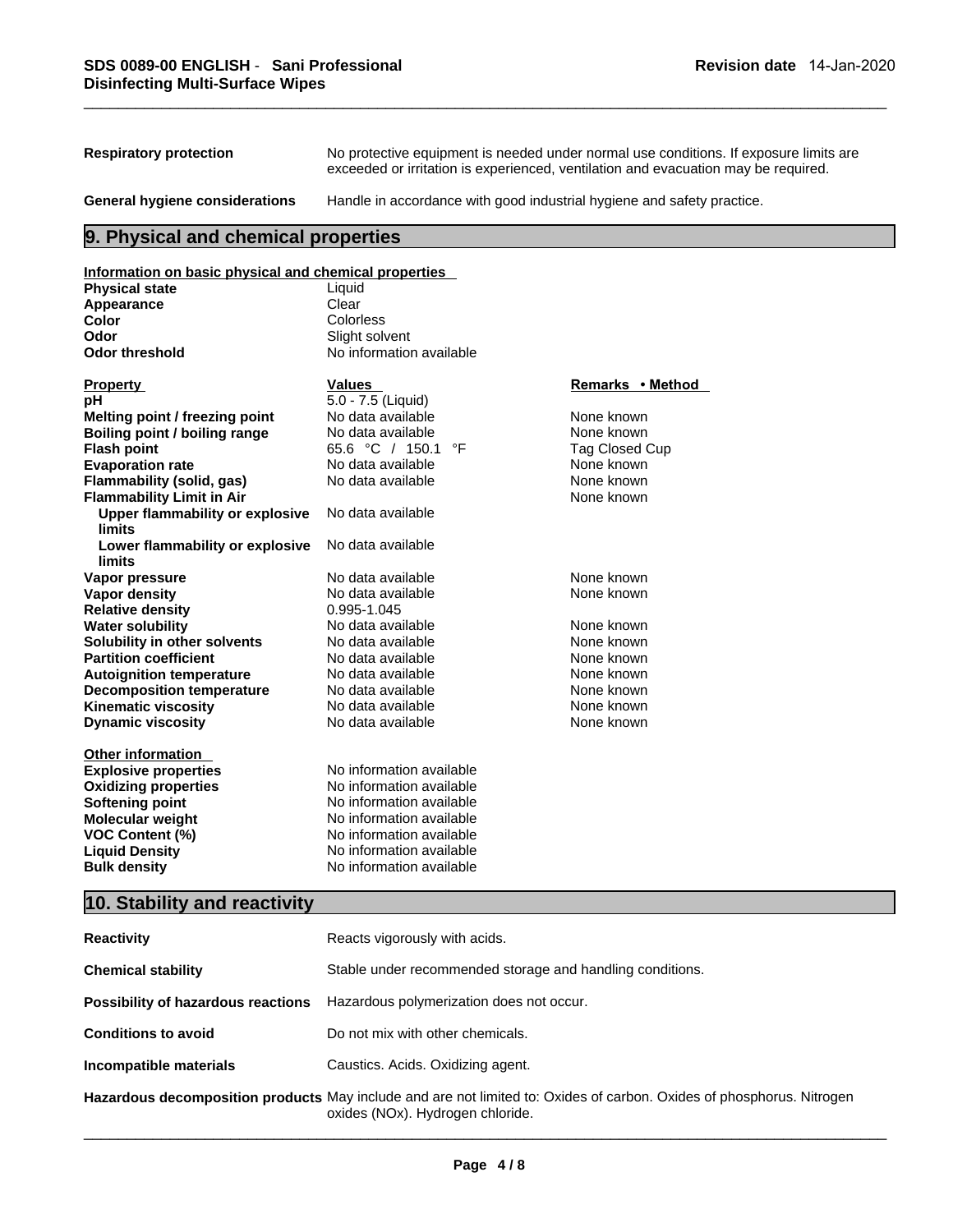## **Information on likely routes of exposure**

| <b>Product Information</b>            |                                                                                      |
|---------------------------------------|--------------------------------------------------------------------------------------|
| <b>Inhalation</b>                     | Not a normal route of harmful exposure.                                              |
| Eye contact                           | Moderately irritating to the eyes.                                                   |
| <b>Skin contact</b>                   | May cause irritation.                                                                |
| Ingestion                             | Not a normal route of harmful exposure.                                              |
|                                       | Symptoms related to the physical, chemical and toxicological characteristics         |
| <b>Symptoms</b>                       | Symptoms of overexposure may be headache, dizziness, tiredness, nausea and vomiting. |
| <b>Acute toxicity</b>                 |                                                                                      |
| <b>Numerical measures of toxicity</b> |                                                                                      |

# **The following values are calculated based on chapter 3.1 of the GHS document** . **ATEmix (oral)** 35,892.00 mg/kg

| Chemical name                                              | Oral LD50 I         | Dermal LD50             | Inhalation LC50 |
|------------------------------------------------------------|---------------------|-------------------------|-----------------|
| n-Alkyl Dimethyl Benzyl<br>Ammonium Chloride<br>68391-01-5 | $= 850$ mg/kg (Rat) | $= 2300$ mg/kg (Rabbit) |                 |

# **Delayed and immediate effects as well as chronic effects from short and long-term exposure**

| <b>Skin corrosion/irritation</b>  | May be minimally irritating to skin.                                      |
|-----------------------------------|---------------------------------------------------------------------------|
| Serious eye damage/eye irritation | Moderately irritating to the eyes.                                        |
| Respiratory or skin sensitization | Not a normal route of exposure. May cause respiratory tract irritation.   |
| <b>Germ cell mutagenicity</b>     | The finished product is not expected to have chronic health effects.      |
| Carcinogenicity                   | The finished product is not expected to have chronic health effects.      |
| <b>Reproductive toxicity</b>      | The finished product is not expected to have chronic health effects.      |
| <b>Teratogenicity</b>             | The finished product is not expected to have chronic health effects.      |
| <b>STOT - single exposure</b>     | No information available.                                                 |
| <b>STOT - repeated exposure</b>   | No information available.                                                 |
| <b>Aspiration hazard</b>          | No information available.                                                 |
|                                   |                                                                           |
| 12. Ecological information        |                                                                           |
| <b>Ecotoxicity</b>                | The environmental impact of this product has not been fully investigated. |
|                                   |                                                                           |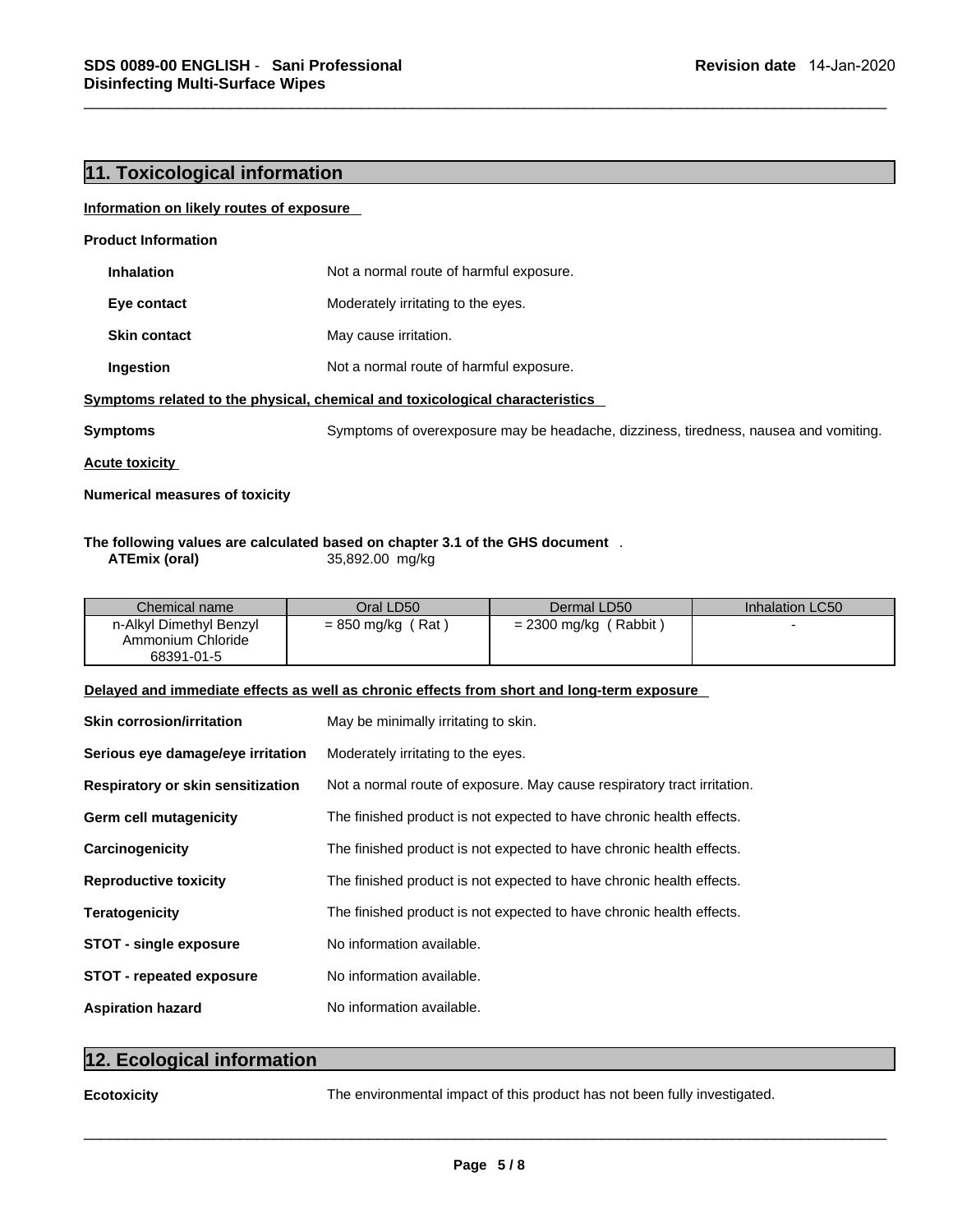| SDS 0089-00 ENGLISH - Sani Professional<br><b>Disinfecting Multi-Surface Wipes</b> |                                        |  |  |  |  |
|------------------------------------------------------------------------------------|----------------------------------------|--|--|--|--|
|                                                                                    |                                        |  |  |  |  |
| Persistence and degradability                                                      | No information available.              |  |  |  |  |
| <b>Bioaccumulation</b>                                                             | No information available.              |  |  |  |  |
| Other adverse effects                                                              | No information available.              |  |  |  |  |
|                                                                                    |                                        |  |  |  |  |
| 13. Disposal considerations                                                        |                                        |  |  |  |  |
| <b>Waste treatment methods</b>                                                     |                                        |  |  |  |  |
| Waste from residues/unused                                                         | Dispose of in accordance with local re |  |  |  |  |

| Other adverse effects                  | No information available.                                                                                          |  |  |  |
|----------------------------------------|--------------------------------------------------------------------------------------------------------------------|--|--|--|
|                                        |                                                                                                                    |  |  |  |
| 13. Disposal considerations            |                                                                                                                    |  |  |  |
| <b>Waste treatment methods</b>         |                                                                                                                    |  |  |  |
| Waste from residues/unused<br>products | Dispose of in accordance with local regulations. Dispose of waste in accordance with<br>environmental legislation. |  |  |  |
| <b>Contaminated packaging</b>          | Do not reuse empty containers.                                                                                     |  |  |  |
|                                        |                                                                                                                    |  |  |  |
|                                        |                                                                                                                    |  |  |  |
| 14. Transport information              |                                                                                                                    |  |  |  |
| <b>DOT</b>                             | Not regulated as dangerous goods.                                                                                  |  |  |  |
|                                        |                                                                                                                    |  |  |  |

| DOT                              | Not regulated as dangerous goods.                                                  |
|----------------------------------|------------------------------------------------------------------------------------|
| <u>TDG</u>                       | Not regulated as dangerous goods.                                                  |
| <b>MEX</b>                       | Not regulated as dangerous goods.                                                  |
| ICAO (air)                       | Not regulated as dangerous goods.                                                  |
| IATA                             | Not regulated as dangerous goods.                                                  |
| <b>IMDG</b>                      | Not regulated as dangerous goods.                                                  |
| RID                              | Not regulated as dangerous goods.                                                  |
| <b>ADR</b>                       | Not regulated as dangerous goods.                                                  |
| <b>ADN</b>                       | Not regulated as dangerous goods.                                                  |
| 15. Regulatory information       |                                                                                    |
|                                  | Safety, health and environmental regulations/legislation specific for the substanc |
| <b>International Regulations</b> |                                                                                    |

**Safety, health and environmental regulations/legislation specific for the substance or mixture**

# **International Regulations**

**The Montreal Protocol on Substances that Deplete the Ozone Layer** Not applicable

**The Stockholm Convention on Persistent Organic Pollutants** Not applicable

**The Rotterdam Convention** Not applicable

| International Inventories |                                                   |
|---------------------------|---------------------------------------------------|
| <b>TSCA</b>               | Contact supplier for inventory compliance status. |
| <b>DSL/NDSL</b>           | Complies                                          |
| <b>EINECS/ELINCS</b>      | Complies                                          |
| <b>ENCS</b>               | Contact supplier for inventory compliance status. |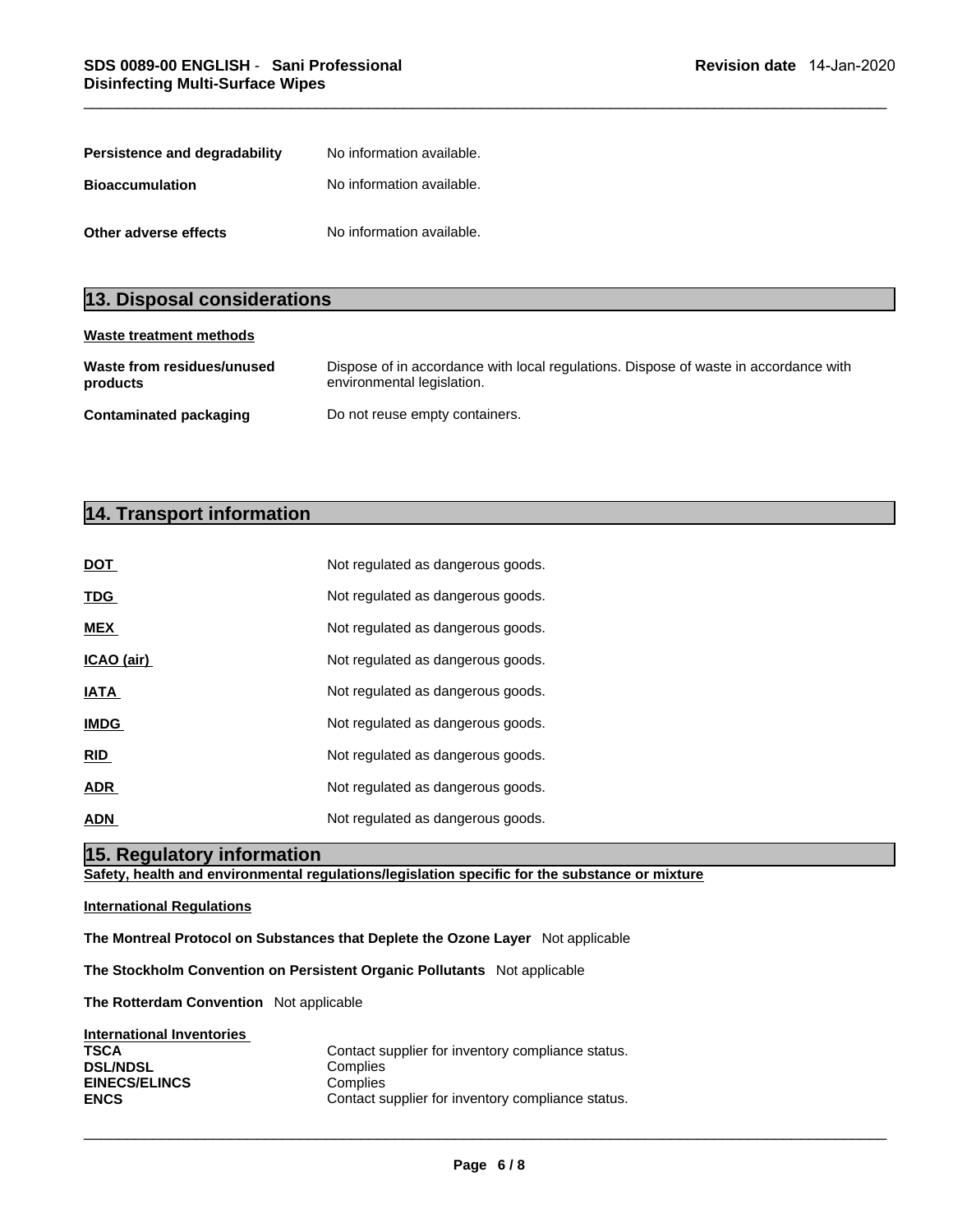| <b>IECSC</b> | Contact supplier for inventory compliance status. |
|--------------|---------------------------------------------------|
| <b>KECL</b>  | Contact supplier for inventory compliance status. |
| <b>PICCS</b> | Contact supplier for inventory compliance status. |
| <b>AICS</b>  | Contact supplier for inventory compliance status. |

 **Legend:** 

 **TSCA** - United States Toxic Substances Control Act Section 8(b) Inventory

 **DSL/NDSL** - Canadian Domestic Substances List/Non-Domestic Substances List

 **EINECS/ELINCS** - European Inventory of Existing Chemical Substances/European List of Notified Chemical Substances

 **ENCS** - Japan Existing and New Chemical Substances

 **IECSC** - China Inventory of Existing Chemical Substances

 **KECL** - Korean Existing and Evaluated Chemical Substances

 **PICCS** - Philippines Inventory of Chemicals and Chemical Substances

 **AICS** - Australian Inventory of Chemical Substances

# **US Federal Regulations**

# **SARA 313**

Section 313 of Title III of the Superfund Amendments and Reauthorization Act of 1986 (SARA). This product does not contain any chemicals which are subject to the reporting requirements of the Act and Title 40 of the Code of Federal Regulations, Part 372.

# **SARA 311/312 Hazard Categories**

Should this product meet EPCRA 311/312 Tier reporting criteria at 40 CFR 370, refer to Section 2 of this SDS for appropriate classifications. Under the amended regulations at 40 CFR 370, EPCRA 311/312 Tier II reporting for the 2017 calendar year will need to be consistent with updated hazard classifications.

# **CWA (Clean Water Act)**

This product does not contain any substances regulated as pollutants pursuant to the Clean Water Act (40 CFR 122.21 and 40 CFR 122.42).

# **CERCLA**

This material, as supplied, does not contain any substances regulated as hazardous substances under the Comprehensive Environmental Response Compensation and Liability Act (CERCLA) (40 CFR 302) or the Superfund Amendments and Reauthorization Act (SARA) (40 CFR 355). There may be specific reporting requirements at the local, regional, or state level pertaining to releases of this material.

# **US State Regulations**

### **California Proposition 65**

This product does not contain substances known to the state of California to cause cancer and/or reproductive harm.

# **U.S. State Right-to-Know Regulations**

```
U.S. EPA Label Information KEEP OUT OF REACH OF CHILDREN AND PETS CAUTION Precautionary statements Hazards to 
                                                     humans and domestic animals CAUTION: Causes moderate eye irritation. Avoid contact with eyes 
                                                     and clothing. Wash hands thoroughly with soap and water after handling and before eating, drinking, 
                                                     chewing gum, using tobacco, or using toilet. 
16. Other information<br>
16. Other information<br>
16. Other information<br>
16. Other information<br>
16. Other information<br>
16. Other information<br>
16. Other information<br>
16. Other information
```
**EPA Pesticide Registration Number** 9480-5